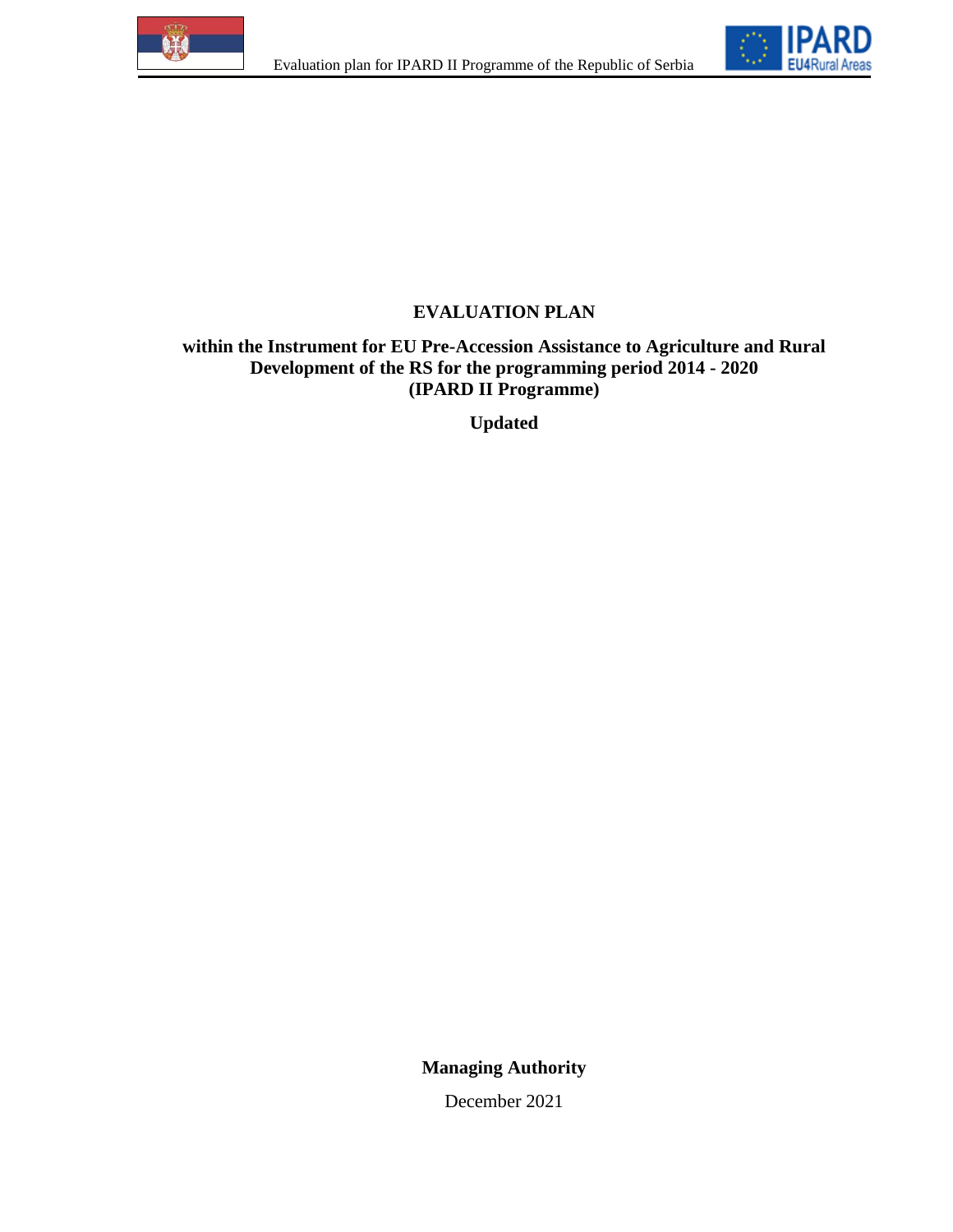



### **1. OBJECTIVE AND PURPOSE OF THE EVALUATION PLAN**

For the purpose of ensuring sufficient and appropriate evaluation activities and to provide for appropriate resources able to support these activities, pursuant to Art. 57 of the Framework Agreement (FwA), Art. 54 and 56 of the Sectoral Agreement (SA) an Evaluation Plan (EP) has been drawn up for evaluation of the IPARD II Programme in the Republic of Serbia for the period 2014 – 2020 (IPARD II Programme).

According to article 56(2) of the SA, the objectives of the EP are to:

- examine the progress of the IPARD II Programme in relation to its goals by means of result and, where appropriate, impact indicators;
- improve the quality of the IPARD II Programme and its implementation;
- examine proposals for substantial changes to the IPARD II Programme;
- prepare for interim and ex-post evaluation.

In line with the Art. 54 of the SA the following **principles for the evaluation** of the IPARD II Programme will be strictly implemented:

(1) Art. 55 of the FwA sets out general principles of evaluation of IPA II Assistance. According to this article, evaluations shall aim to improve the quality, effectiveness and consistency of the assistance from Union funds and the strategy and implementation of the IPARD II Programme;

(2) The IPARD II Programme shall be subject to ex-ante and ex-post and, where considered as appropriate by the Commission, interim evaluations carried out by independent evaluators under the responsibility of the Republic of Serbia;

(3) The evaluations shall assess the implementation of the IPARD II Programme towards the achievement of objectives set out in Art. 16(5) of the FwA;

(4) The evaluations shall examine the degree of utilisation of resources, the effectiveness and efficiency of the programming, its socio-economic impact and its impact on the defined objectives and priorities. They shall cover the goals of the IPARD II Programme and aim to draw lessons concerning rural development policy. They shall identify the factors which contributed to the success or failure of the implementation of the IPARD II Programme, including the sustainability of actions and identifications of best practices.

(5) Evaluation reports shall explain the methodology applied, and include an assessment of the quality of the data and the findings;

(6) The quality and implications of evaluations shall be assessed by the Managing Authority, the IPARD II Monitoring Committee and the Commission;

(7) The results of the ex-ante and the interim evaluations shall be taken into account in the programming and implementation cycle.

In order to successfully fulfil these objectives and principles, the evaluation activities of the IPARD II Programme will be implemented by:

 $\triangleright$  *targeted*, diverse and tailored approach: the monitoring and evaluation activity will be targeted on capturing whether the programme is delivering on the identified policy priorities. For this purpose, different evaluation techniques shall be used for monitoring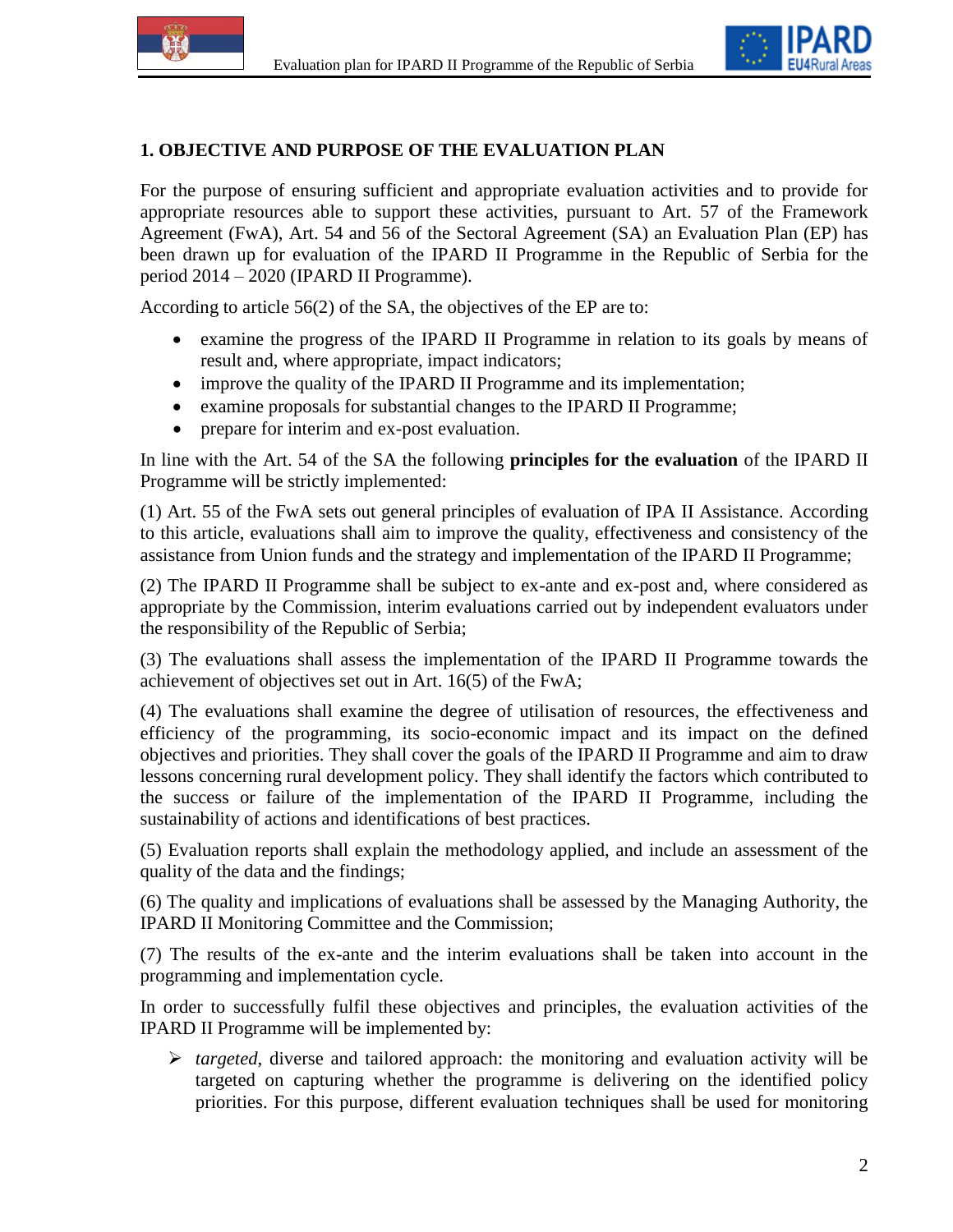

and evaluating different aspects of the IPARD II Programme. This will also allow sufficient flexibility in annual planning to address evaluation needs as they emerge,

 *timely provision*: ensure the monitoring and evaluation activity is undertaken at the right time in order to inform all those involved in programme management, policy-makers and stakeholders of the impact and effectiveness of the programme,

*dialogue and transparency*: early dialogue between relevant stakeholders for relevant and timely feedback and fostering evaluation transparency to have the greatest benefits from evaluation report.

# **2. GOVERNANCE AND COORDINATION**

This section describes the main bodies involved and their responsibilities in the monitoring and the evaluation of the IPARD II Programme. It also explains how evaluation activities are linked with IPARD implementation in terms of content and timing.

The actors involved in the monitoring and evaluation system are: The Managing Authority, the IPARD II Monitoring Committee, the IPARD Agency and independent evaluators.

The role and responsibilities of involved bodies in the monitoring and evaluation system are given:

## **Managing Authority**

The Managing Authority (MA) is responsible for the process of organization and management of monitoring, evaluation and reporting system. In line with the Art. 54, 56 and 59 of the SA the MA is responsible for and the implementation of the EP and has to ensure as a minimum the following legal requirements:

- that ex-ante and ex-post and where considered by the Commission, interim evaluations are timely and in accordance with the monitoring and evaluation system;
- that European Commission is informed on each evaluation via annual implementation reports (AIRs);
- that each year a report on the results achieved under the EP is presented to the IPARD II Monitoring Committee<sup>1</sup> via AIRs;
- that the results of evaluation are published.

The Managing Authority is also responsible for managing all evaluation tenders, facilitating cooperation and access to relevant data amongst the monitoring and evaluation stakeholders, ensuring evaluation capacity building, checking the quality of evaluations, communicating the evaluation results to internal and external stakeholders, as well as to the wider public, following recommendations on evaluation reports and undertake activities in view of complying with them, and coordinating evaluation with Programme implementation.

The Managing Authority shall prepare deliverables as follows:

- Annual Implementation Report  $(AIR)^2$ ;
- Annual update of the EP.

 $\overline{a}$ 

 $<sup>1</sup>$  Article 56(3) of the SA</sup>

 $2$  Article 59(3) of the SA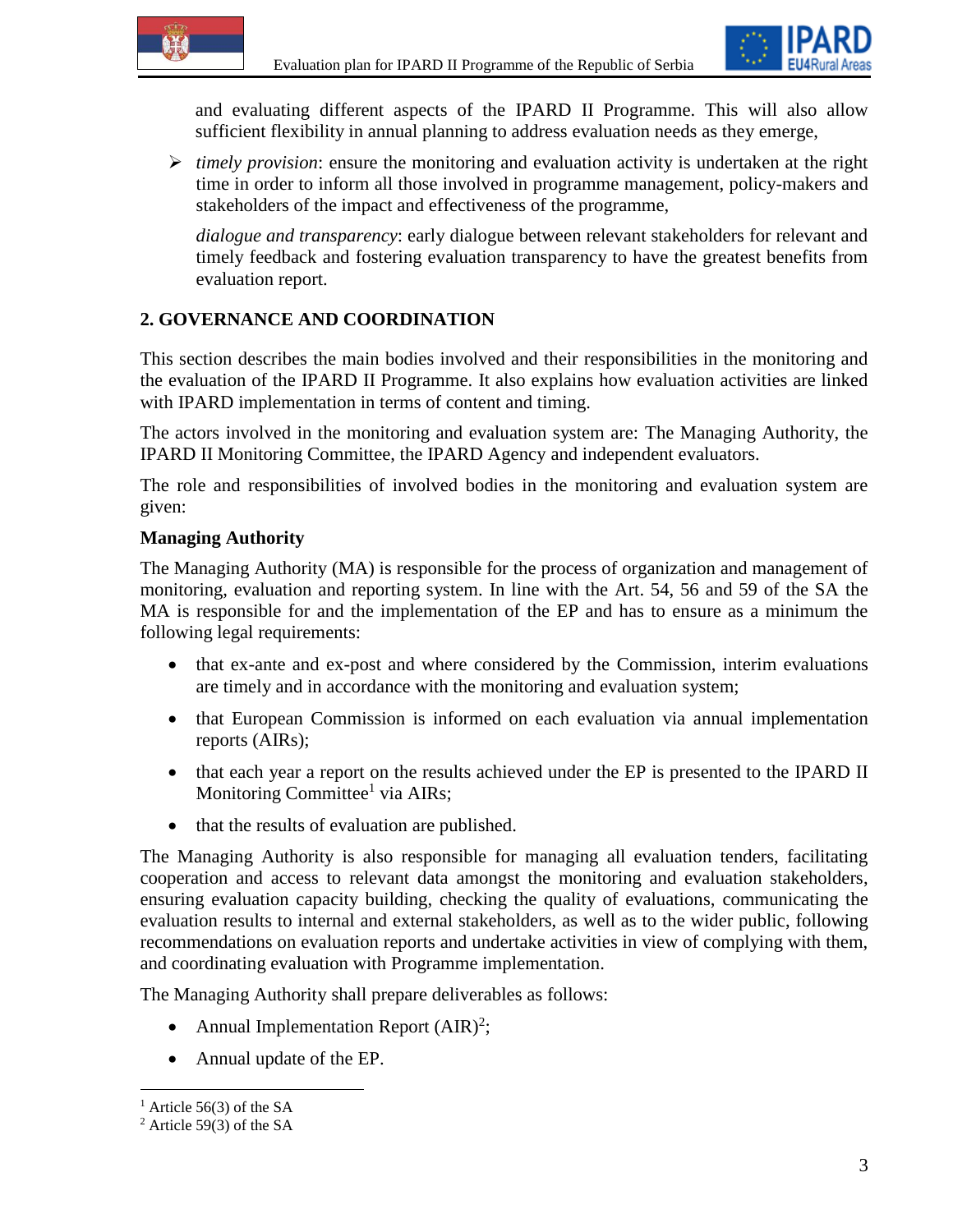



Each year the MA will report to the IPARD II Monitoring Committee on conducted annual evaluation activities of the EP. The report will include assessment of the EP progress, proposed revisions and any necessary reallocation of resources.

## **IPARD II Monitoring Committee**

The role of the IPARD II Monitoring Committee (IPARD II МС) is to monitor the efficiency and quality of the IPARD II Programme implementation, as well as review the progress in the utilisation of allocated funds towards the set objectives. No later than one year after adoption of the IPARD II Programme, the EP is submitted to IPARD II MC to analyses the evaluation activities and results of the EP implementation and may issue recommendations to the MA regarding EP implementation and then monitors the activities undertaken as a result of its recommendations. Also, considers and approves AIRs before they are sent to the European Commission (EC).

#### **IPARD Agency**

The IPARD Agency (IA), as data provider, defines the methods of collecting the required data in agreement with the MA. For the purpose of IPARD Programme monitoring and evaluation the IA has the role to:

- Collect information based on documents submitted through applications, information on supported projects and payments and information on conducted controls. Collection of data is made through the monitoring and evaluation tables given by the EC and through other tables of monitoring indicators required by the programming document as well as on the basis of other relevant requirements of MA.
- Makes relevant provisions and internal procedures to ensure that recipient's reports are on time and at the required scope.

The IPARD Agency shall ensure the setup of an electronic system to:

Store the collected information.

The IPARD Agency shall establish the electronic recipients' database with unique reference number of recipients which will allow data analysis defined on the base of territorial structure of the Republic of Serbia.

Secure a timely data flow to the MA.

According to the Memorandum of Understanding between the Managing Authority and the IPARD Agency the data and the tables (hardcopy and electronic version) shall be provided regularly as follows:

- All tables at least once a year for the AIR;
- All or main tables after each call for proposals for the needs to plan next calls;
- All or main tables before the IPARD II MC meeting (semi-annually);
- Ad-hoc (upon request of the MA).

#### **Independent evaluators**

All evaluation activities will be carried out by external experts who are functionally independent from the MA and the IA. Evaluators will be contracted in accordance with public procurement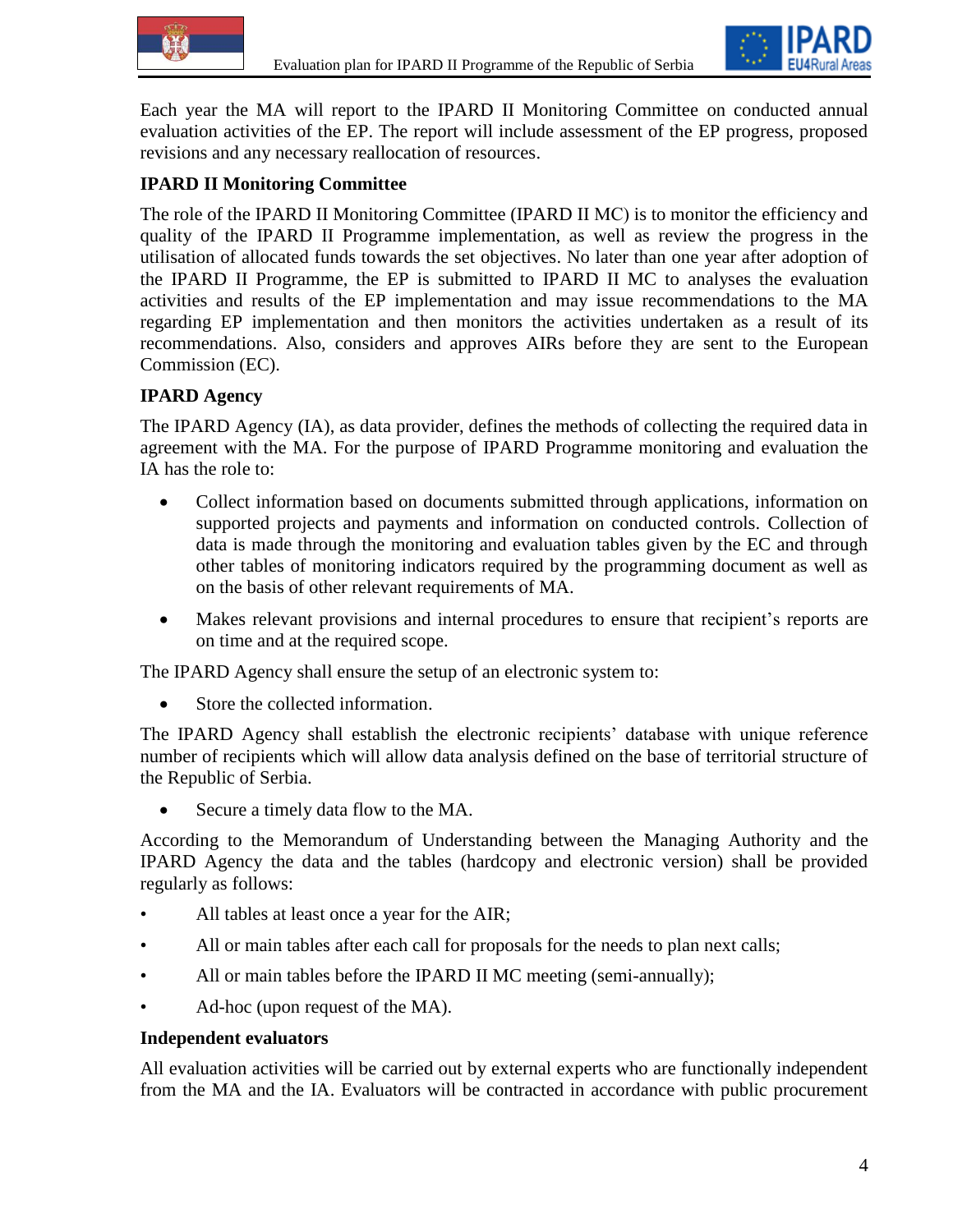



provisions – PRAG rules and financed from "Technical Assistance" Measure, or other available sources.

#### **National Rural Network**

Contribution of the National Rural Network in implementation and achieving the goals of the IPARD II Programme from the point of view of evaluation within their cooperation with the MA of the Ministry of Agriculture, Forestry and Water Management (MAFWM) can be accomplished through data collection from the field and assistance in promotional activities of the МАFWM on the local and regional level.

The National Rural Network will also have a role in sharing and disseminating monitoring and evaluation findings, which is to be decided at a later stage.

### **3. EVALUATION TOPICS AND ACTIVITIES**

The development of the EP has taken into account any relevant recommendations of the ex-ante evaluation of the IPARD II Programme.

Evaluation activities will show the progress, impact, achievements, effectiveness, efficiency and importance of the IPARD II Programme for the rural development in the Republic of Serbia. Evaluation activities will ensure an adequate analysis of the Programme contribution to the objectives. They will be implemented with an emphasis on the following specific IPARD II topics:

- Monitoring, evaluation and reporting capacity building;
- Availability of data for context indicators and methodological compliance of calculations;
- Observation of development trends and context analysis;
- Assessment of the sustainability of the established target values;
- Monitoring ongoing changes in the context in which programme interventions will be sustainable in relation to the set baselines;
- Absorption capacity and administrative simplifications;
- Assessment of financial allocation by measures and barriers to access to finance;
- Progress monitoring in relation to the set target indicators values and impact indicators;
- Assessment of the use of resources fоr "Technical Assistance" Measure..

These IPARD topics will be subject of evaluations in accordance with the current priorities within the periodic evaluations during the programme implementation (on-going evaluations), as well as within the ex-post evaluation of the IPARD II Programme.

### **4. DATA AND INFORMATION**

This section provides a brief description of the system to record, maintain, manage and report statistical information on IPARD Programme implementation as well as the provision of monitoring data and information relating to Programme evaluation.

#### **Indicators**

A clear definition and understanding of each indicator, together with the data collection methodology to calculate their value is the basis for implementation of any evaluation.

In the IPARD II Programme the following common indicators significant from the point of view of evaluation are foreseen: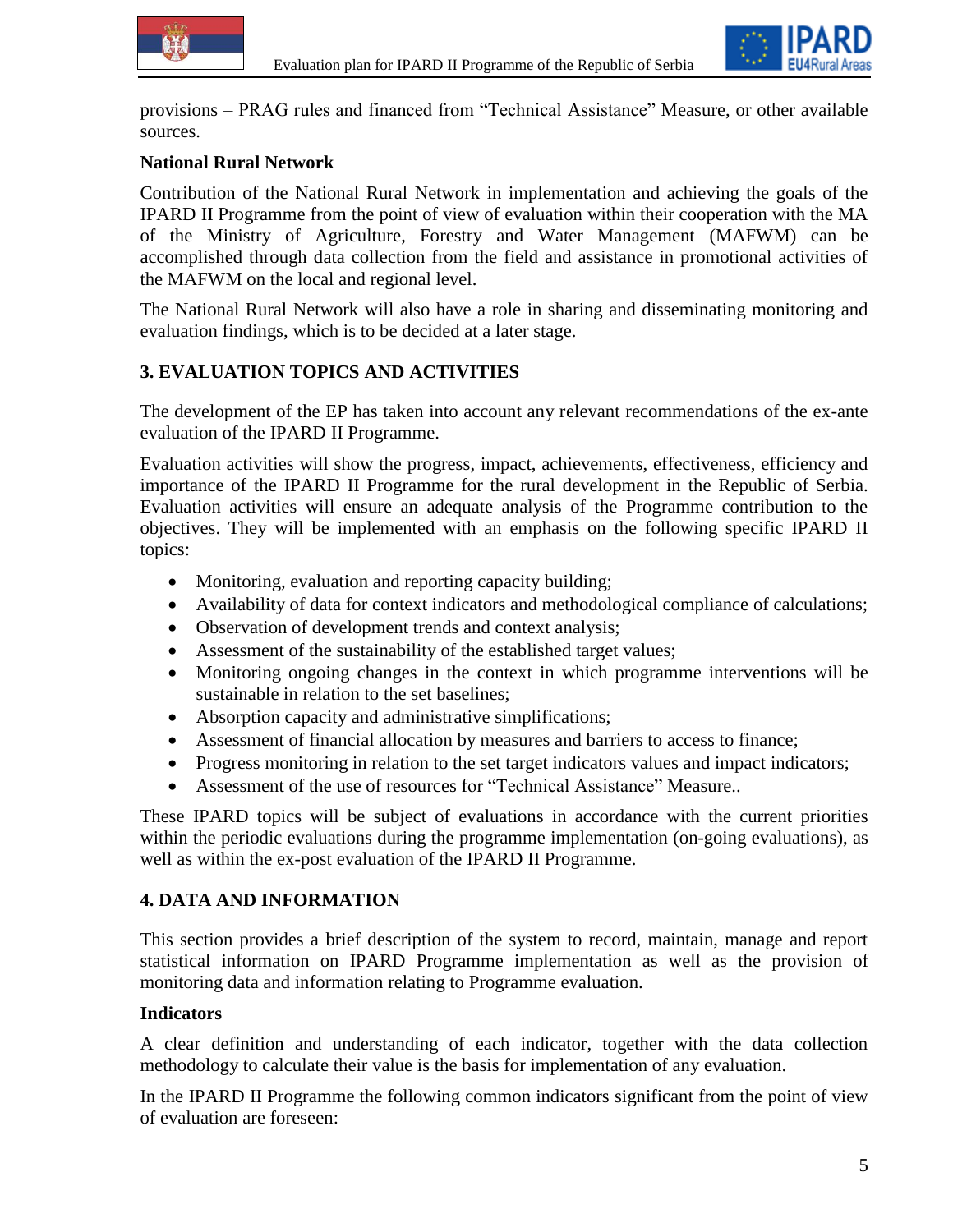



- 1. Context indicators;
- 2. Common indicators target indicators;
- 3. Output indicators.

### **1. Context indicators**

Data for common context indicators are collected by the Statistical Office of the Republic of Serbia, the Environmental Protection Agency, the national FADN database, Eurostat and other relevant data providers. Some of the context indicators are not available because they are not collected or monitored in the Republic of Serbia (this primarily refers to the environmental protection indicators), while for some context indicators the calculation methodology is not harmonized with the methodology applied in the EU.

#### **2. Common indicators - target indicators**

The sources of data for the quantifying of target indicator values are relevant statistical databases of the Statistical Office of the Republic of Serbia and operations databases managed by the IPARD Agency. The expected values of envisaged target indicators are given in the Chapter 6.4. of the IPARD II Programme.

#### **3. Output indicators**

Relevant performance indicators are monitored on the basis of data from the operational database of the IA and are provided through the Tables for monitoring and evaluation of the IPARD II Programme, provided by the EC. Data for monitoring and evaluation in the form of these tables are submitted to the MA by the IA and serve as a basis for analysis for reporting to members of the IPARD MC and the EC on the results and achieved programme objectives. All key data for each activity selected for funding, as well as completed activities, are recorded in an operational database, maintained and updated by the IA.

At the request of the MA and / or a contracted evaluator, all recipients of IPARD II assistance should, in accordance with the provisions of the SA, cooperate in providing data or providing insight into project or business documentation for the purpose of conducting evaluations. Therefore, recipients are obliged to submit data and information for monitoring and evaluation. This includes the provision of data and information by IPARD recipients, not only through submitted project proposals and process requirements, but also through sample-based research (interviews, focus groups, etc.).

#### **External data sources**

Given the diverse nature of monitoring the effects of the Programme, there are a large number of potential external sources of information that can be helpful in informing about programme performance and its impact. Some of them are as follows:

- Statistical data of other organizational units of the MAFWM (Register of Agricultural Holdings, FADN database and other relevant data);
- Databases and information from other sources (Farm Structure Survey, SORS);
- Additional surveys of recipients to capture broader impacts;
- Evidence from the research institutes and non-governmental organizations;
- Independent reviews of the Programme through public procurement, and
- other unmentioned external sources of relevant data and information.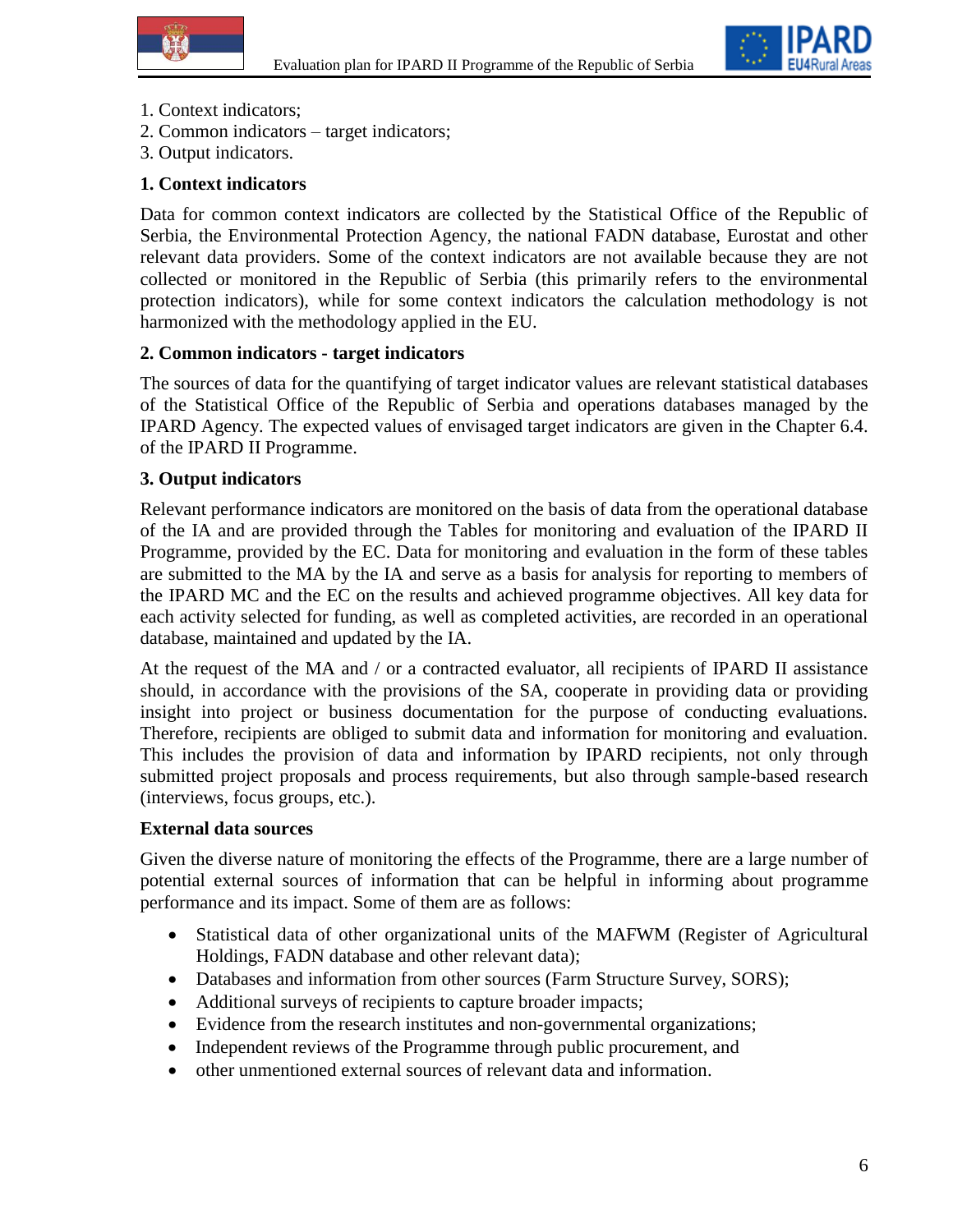



# **5. TIMELINE**

 $\overline{a}$ 

It is essential to ensure that all activities relating to monitoring and evaluation are carried out in appropriate time, respecting the implementation workflow in relation to time when certain information is necessary. Timely planning of IPARD program evaluation activities will enable timely anticipation and implementation of relevant tasks of each body involved in the IPARD monitoring and evaluation system. Timely implemented monitoring and evaluation activities will provide necessary information at a suitable moment, particularly information for the purpose of drawing up of AIRs and the final report on the IPARD II Programme implementation, as well as timely information relevant for decision-making on the further course of Programme implementation.

The indicative time frame for implementation of the planned evaluation activities is given in the Table 1.

| <b>Activity</b>                                                                                                                                             | <b>Type of</b><br>evaluation | <b>Time frame</b>                                                              | <b>Indicative</b><br>budget<br>allocation <sup>3</sup><br>(EUR) | <b>Reporting</b>                                              |  |  |  |
|-------------------------------------------------------------------------------------------------------------------------------------------------------------|------------------------------|--------------------------------------------------------------------------------|-----------------------------------------------------------------|---------------------------------------------------------------|--|--|--|
| 2021                                                                                                                                                        |                              |                                                                                |                                                                 |                                                               |  |  |  |
| Ex-ante evaluation of the IPARD<br><b>III</b> Programme                                                                                                     | External                     | July -<br>adoption of<br>the IPARD<br>$\mathbf{III}$<br>Programme<br>by the EC | 45,000                                                          | IPARD II MC,<br>EC (AIR 2021),<br>The Government<br>of the RS |  |  |  |
| Needs assessment, including<br>assessment of SWOT analysis of<br>the current situation                                                                      | External                     | July-<br>September                                                             |                                                                 |                                                               |  |  |  |
| Evaluation of the intervention<br>strategy, including selection of<br>measures, targeting of<br>beneficiaries and setting of goals                          | External                     | July-<br>September                                                             |                                                                 |                                                               |  |  |  |
| Evaluation of the proposed<br>implementation system, including<br>monitoring, evaluation and<br>financial management                                        | External                     | July-<br>September                                                             |                                                                 |                                                               |  |  |  |
| 2022                                                                                                                                                        |                              |                                                                                |                                                                 |                                                               |  |  |  |
| Ongoing evaluation of the IPARD<br>II Programme for 2020-<br>2021implementation period                                                                      | External                     | January-<br>July                                                               | 30,000                                                          | IPARD II MC,<br>EC (AIR 2021),<br>Government of<br>the RS     |  |  |  |
| Follow-up of recommendations of<br>ongoing evaluation of the IPARD<br>II programme for 2018-2019<br>implementation period<br>Assessment of the obstacles to | External<br>External         |                                                                                |                                                                 |                                                               |  |  |  |

#### **Table 1: Indicative time frame for planed IPARD Programme evaluation activities and reporting**

<sup>&</sup>lt;sup>3</sup> Action Plan for Measure 9: Technical Assistance for the relevant year adopted by the IPARD II MC.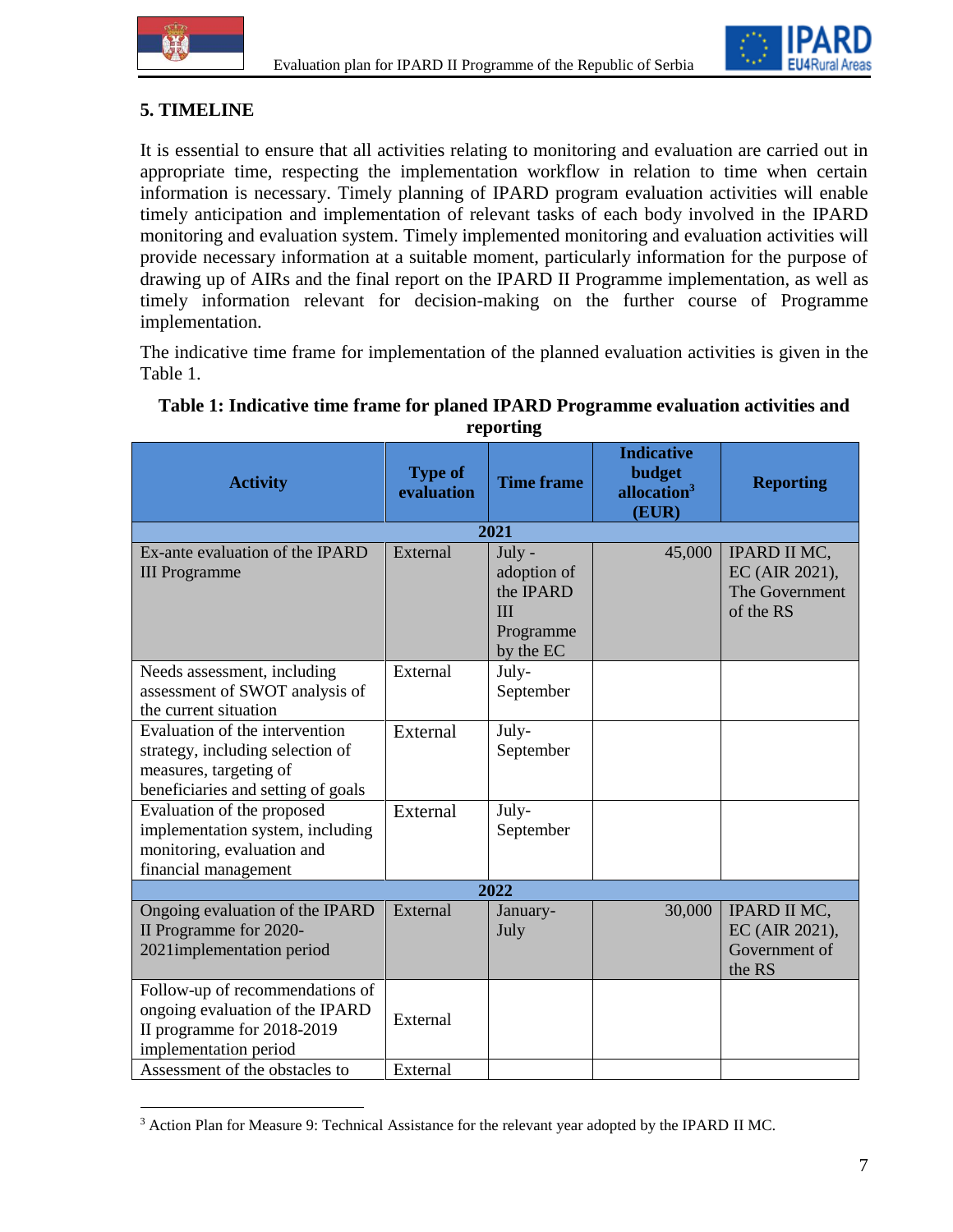



| <b>IPARD</b> absorption (including  |          |            |        |                     |  |  |  |  |
|-------------------------------------|----------|------------|--------|---------------------|--|--|--|--|
| barriers to access to finance) and  |          |            |        |                     |  |  |  |  |
| administrative simplification       |          |            |        |                     |  |  |  |  |
| based on follow-up of               |          |            |        |                     |  |  |  |  |
| recommendations of ongoing          |          |            |        |                     |  |  |  |  |
| evaluation of the IPARD II          |          |            |        |                     |  |  |  |  |
| programme for 2018-2019             |          |            |        |                     |  |  |  |  |
| implementation period and further   |          |            |        |                     |  |  |  |  |
| improvement in this area            |          |            |        |                     |  |  |  |  |
| Assessment of the IPARD II          | External |            |        |                     |  |  |  |  |
| monitoring and evaluation           |          |            |        |                     |  |  |  |  |
| system, including appraisal of      |          |            |        |                     |  |  |  |  |
| monitoring and data collection for  |          |            |        |                     |  |  |  |  |
| result indicator relating to the    |          |            |        |                     |  |  |  |  |
| number of new created jobs          |          |            |        |                     |  |  |  |  |
| within Measure 3 and Measure 7      |          |            |        |                     |  |  |  |  |
| Appraisal of targets, achieved      | External |            |        |                     |  |  |  |  |
| results and impacts of the IPARD    |          |            |        |                     |  |  |  |  |
| II Programme                        |          |            |        |                     |  |  |  |  |
| Appraisal of evaluation capacity    | External |            |        |                     |  |  |  |  |
| building                            |          |            |        |                     |  |  |  |  |
| 2023                                |          |            |        |                     |  |  |  |  |
| Ongoing evaluation of the IPARD     | External | February - | 45,000 | <b>IPARD II MC,</b> |  |  |  |  |
| II Programme for the                |          | July       |        | EC (AIR 2022,       |  |  |  |  |
| implementation period up to 2022    |          |            |        | AIR 2023),          |  |  |  |  |
|                                     |          |            |        | Government of       |  |  |  |  |
|                                     |          |            |        | the RS              |  |  |  |  |
| Assessment of progress of the       | External |            |        |                     |  |  |  |  |
| achieved values in relation to the  |          |            |        |                     |  |  |  |  |
| target values of the indicators and |          |            |        |                     |  |  |  |  |
| output indicators                   |          |            |        |                     |  |  |  |  |
| Assessment of selection criteria    | External |            |        |                     |  |  |  |  |
| by measures and preparation of      |          |            |        |                     |  |  |  |  |
| recommendations for their           |          |            |        |                     |  |  |  |  |
| improvement                         |          |            |        |                     |  |  |  |  |
| Assessment of the use of the        | External |            |        |                     |  |  |  |  |
| Measure 9 fund                      |          |            |        |                     |  |  |  |  |
| 2024                                |          |            |        |                     |  |  |  |  |
| Ex-post evaluation of the IPARD     | External | April -    | 45,000 | <b>IPARD II MC,</b> |  |  |  |  |
| <b>II</b> Programme                 |          | December   |        | EC (Final           |  |  |  |  |
|                                     |          |            |        | implementation      |  |  |  |  |
|                                     |          |            |        | report),            |  |  |  |  |
|                                     |          |            |        | Government of       |  |  |  |  |
|                                     |          |            |        | the RS              |  |  |  |  |
| Analysis of the effects of the      | External |            |        |                     |  |  |  |  |
| <b>IPARD II Programme by</b>        |          |            |        |                     |  |  |  |  |
| measures                            |          |            |        |                     |  |  |  |  |
| Assessment of the impact of         | External |            |        |                     |  |  |  |  |
| IPARD support on recipients in      |          |            |        |                     |  |  |  |  |
| areas with difficult conditions for |          |            |        |                     |  |  |  |  |
| agriculture                         |          |            |        |                     |  |  |  |  |
| Assessment of the impact of         | External |            |        |                     |  |  |  |  |
|                                     |          |            |        |                     |  |  |  |  |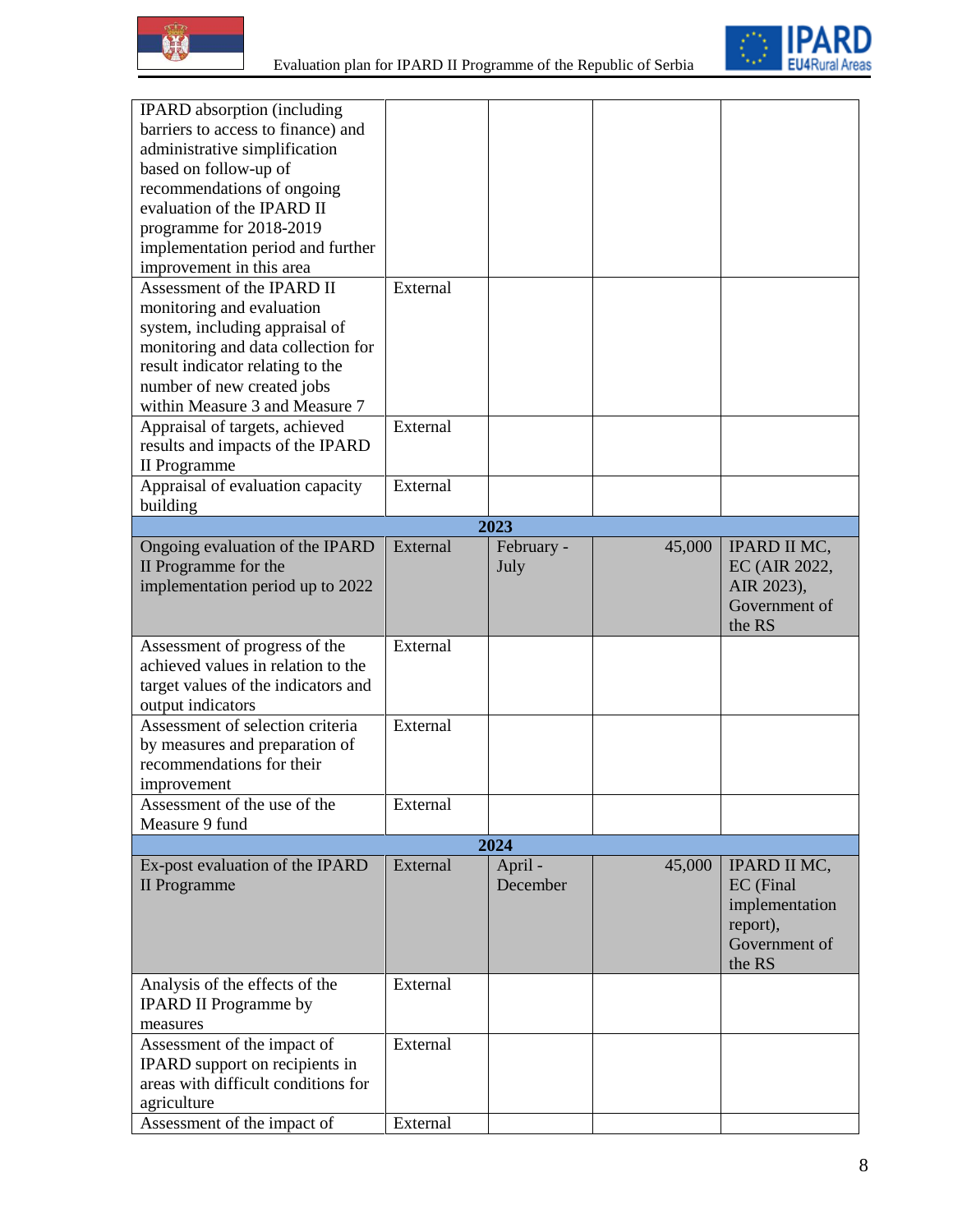



| IPARD support on agricultural        |          |  |  |
|--------------------------------------|----------|--|--|
| holdings for young farmers           |          |  |  |
| Assessment of the impact of the      | External |  |  |
| <b>IPARD II Programme on</b>         |          |  |  |
| development trends and context       |          |  |  |
| analysis: observation of changes     |          |  |  |
| in the baseline values of common     |          |  |  |
| context indicators                   |          |  |  |
| Identification of factors that       | External |  |  |
| contributed to the success / failure |          |  |  |
| of the Programme                     |          |  |  |
| Lessons learned                      | External |  |  |

### **6. COMMUNICATION**

Activities for disseminating the results of evaluations will be developed in cooperation with the organization unit of the Managing Authority responsible for IPARD Programme promotion and in accordance with the overall communication strategy of the IPARD Programme.

The dissemination of evaluation results will indicatively be carried out in two ways:

- **Internal** targeting employees and decision makers in the Managing Authority and IPARD Agency, particularly in relation to follow-up of evaluation recommendations and for the overall implementation of IPARD II Programme. Monitoring and evaluation results will be shared internally to facilitate effective programme implementation.
- **External** targeting the stakeholders. Externally contracted experts for evaluation implementation, in addition to the elaboration of the evaluation report, will have the obligation to present evaluation reports to the Managing Authority and IPARD Agency, as well as at the meetings of the IPARD II MC and/or National Rural Network after its establishment. Annual report of the evaluation activities undertaken will be provided to the IPARD II MC.
- **External** targeting the general public. In accordance with the principles of transparency of IPA assistance, evaluation reports will be published on the IPARD web pages. In addition to this report, the evaluators will also deliver a summary report with clearly shown results of evaluations, which will also be available to the public. These summary reports will be presented in a user-friendly way to enable a wide range of stakeholders to easily access information on how the programme is performing and what monitoring and evaluations are planned for the future. In addition to the above mentioned, the Managing Authority will disseminate information on evaluation by means of public of annual reports of implementation of the IPARD Programme. If there is a need, other appropriate tools of public information will be used, such as newsletters, publications, public communications etc.

### **7. RESOURCES**

An adequate level of human resources for the purpose of monitoring and evaluation is provided within the Managing Authority within the Group for Monitoring, Evaluation and Reporting of IPARD Programme, and within the IPARD Agency within the Group for Reporting. The internal